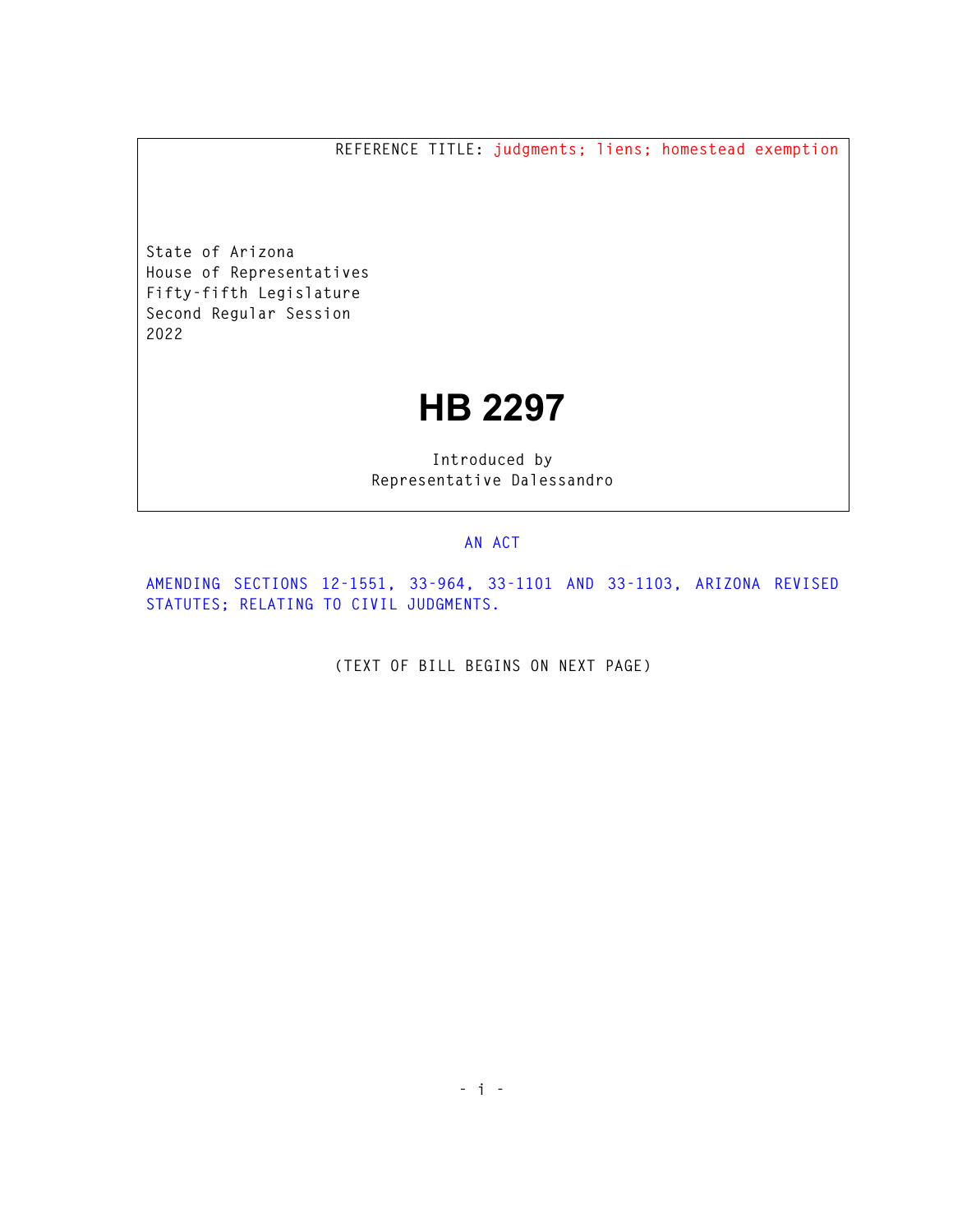**1 Be it enacted by the Legislature of the State of Arizona: 2 Section 1. Section 12-1551, Arizona Revised Statutes, is amended to 3 read: 4 12-1551. Issuance of writ of execution; limitation; renewal; 5 death of judgment debtor; applicability 6 A. The party in whose favor a judgment is given, at any time within 7 ten years after entry of the judgment and within ten years after any 8 renewal of the judgment either by affidavit or by an action brought on it, 9 may have a writ of execution or other process issued for its enforcement. 10 B. An execution or other process shall not be issued on a judgment 11 after the expiration of ten years from the date of its entry unless the 12 judgment is renewed by affidavit or process pursuant to section 12-1612 or 13 an action is brought on it within ten years after the date of the entry of 14 the judgment or of its renewal. 15 C. The court shall not issue a writ of execution after the death of 16 the judgment debtor unless it is for the recovery of real or personal 17 property or enforcement of a lien. 18 D. This section applies to: 19 1. All judgments that were entered on or after August 3, 2013. 20 2. All judgments that were entered on or before August 2, 2013 and 21 that were renewed on or before August 2, 2018, except that a writ of 22 execution or other process may not be issued for a judgment entered on or 23 before August 2, 2013 that was not renewed on or before August 2, 2018. 24 E. This section does not apply to: 25 1. Criminal restitution orders entered pursuant to section 13-805. 26 2. Written judgments and orders for child support and spousal 27 maintenance and to associated costs and attorney fees. 28 3. Judgments for supervision fees or expenses associated with the 29 care of a juvenile pursuant to section 8-241 or 8-243 and to associated 30 costs and attorney fees. 31 4. Civil judgments obtained by this state that are either of the 32 following: 33 (a) Entered on or after September 13, 2013. 34 (b) Entered before September 13, 2013 and that were current and 35 collectable under the laws applicable on September 13, 2013. 36 Sec. 2. Section 33-964, Arizona Revised Statutes, is amended to 37 read: 38 33-964. Lien of judgment; duration; homestead; acknowledgment 39 of satisfaction by judgment creditor 40 A. Except as provided in sections 33-729 and 33-730, from and after 41 the time of recording as provided in section 33-961, a judgment shall 42 become a lien for a period of ten years after the date it is given on all 43 real property of the judgment debtor EXCEPT REAL PROPERTY EXEMPT FROM 44 EXECUTION, INCLUDING HOMESTEAD PROPERTY, in the county in which the 45 judgment is recorded, whether the property is then owned by the judgment**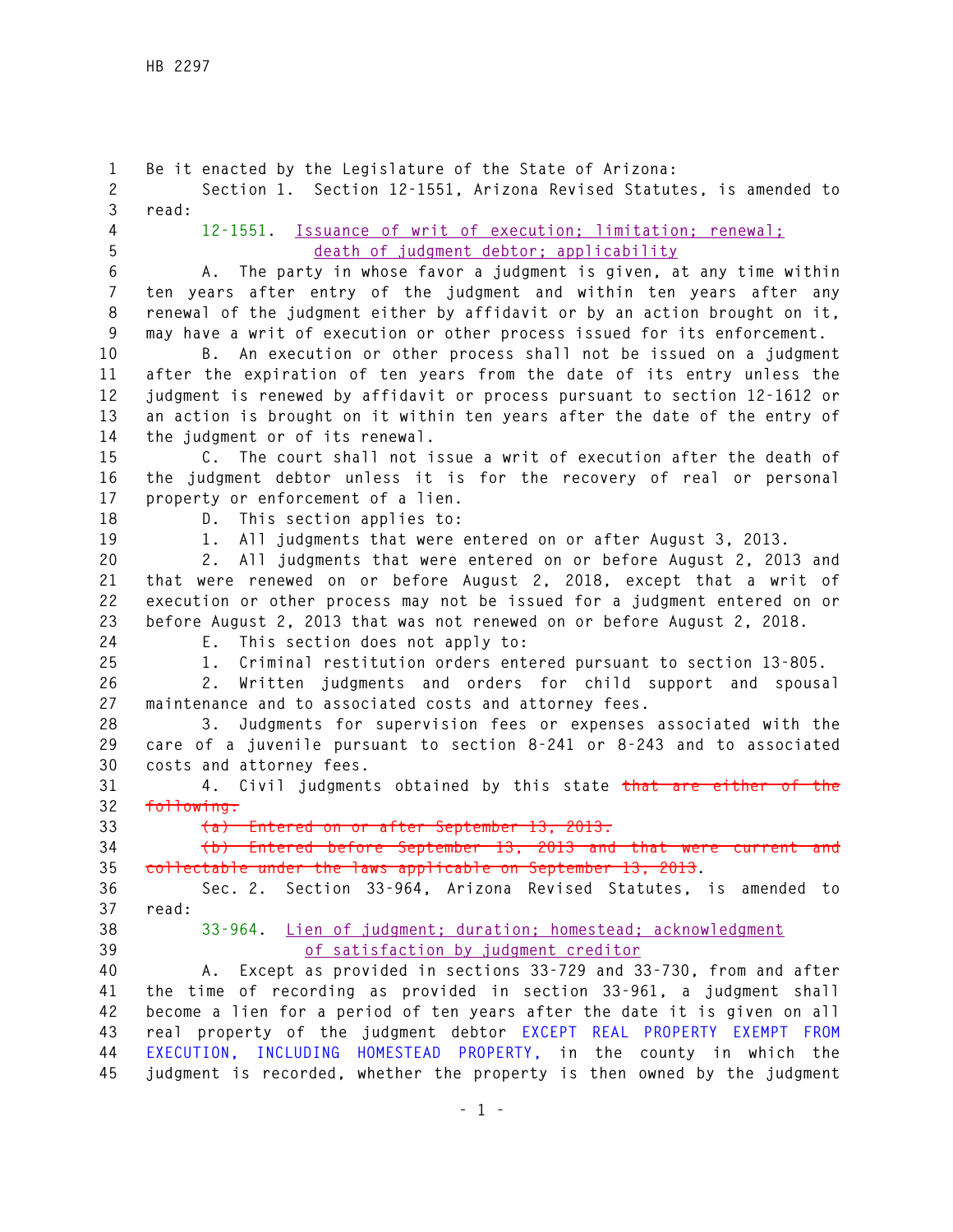**1 debtor or is later acquired. A civil judgment lien obtained by this state 2 and a judgment lien for support, as defined in section 25-500, remain in 3 effect until satisfied or lifted.** 

**4 B. On the sale of homestead property that is subject to a judgment 5 lien, the judgment creditor shall be paid from the proceeds of the sale 6 after the homestead exemption amount is paid to the judgment debtor as 7 prescribed in section 33-1101 and after payment of any liens on the 8 property that have priority over the judgment lien. After deducting from 9 the proceeds of the sale the amount of any consensual liens and the 10 reasonable costs of sale, if the anticipated payment to the judgment 11 debtor is less than eighty percent of the amount of the homestead 12 exemption prescribed by section 33-1101, a title insurer or its duly 13 appointed attorney in fact may record a notice of partial release of 14 judgment without prior notice to judgment creditors. If the anticipated 15 payment to the judgment debtor is eighty percent of the amount of the 16 homestead exemption prescribed by section 33-1101, the judgment creditor's 17 lien on the homestead property is extinguished on compliance with the 18 following:** 

**19 1. At least twenty days before the sale is final, a title insurer 20 mails to the judgment creditor by certified mail, postage prepaid, return 21 receipt requested, a notice that the judgment lien appears reasonably 22 likely to be extinguished as prescribed by this subsection. The notice 23 must contain all of the following:** 

**24 (a) The judgment creditor's name.** 

**25 (b) The name of the current record owner of the real property.** 

**26 (c) The street address for the property.** 

**27 (d) The recording reference for the judgment.** 

**28 (e) The expected sale date on which title to the real property will 29 transfer to the buyer.** 

**30 (f) The title insurer's basis for determining that the homestead 31 exemption prescribed by section 33-1101 applies to the property being 32 sold.** 

**33 (g) The information used in, the basis for and the date of 34 calculating the amount of equity in the real property.** 

**35 (h) The name of every lienholder to be paid at the sale of the real 36 property.** 

**37 (i) The amount paid to each lienholder at the sale of the real 38 property.** 

**39 (j) The title insurer's basis for determining that the prior 40 lienholder should be paid before the judgment creditor.** 

**41 2. The title insurer shall amend the notice prescribed by paragraph 42 1 of this subsection if the anticipated payment to the judgment debtor 43 increases by more than \$10,000.** 

**44 3. If the judgment creditor has good cause to believe that the 45 judgment lien should not be extinguished, the judgment creditor may object**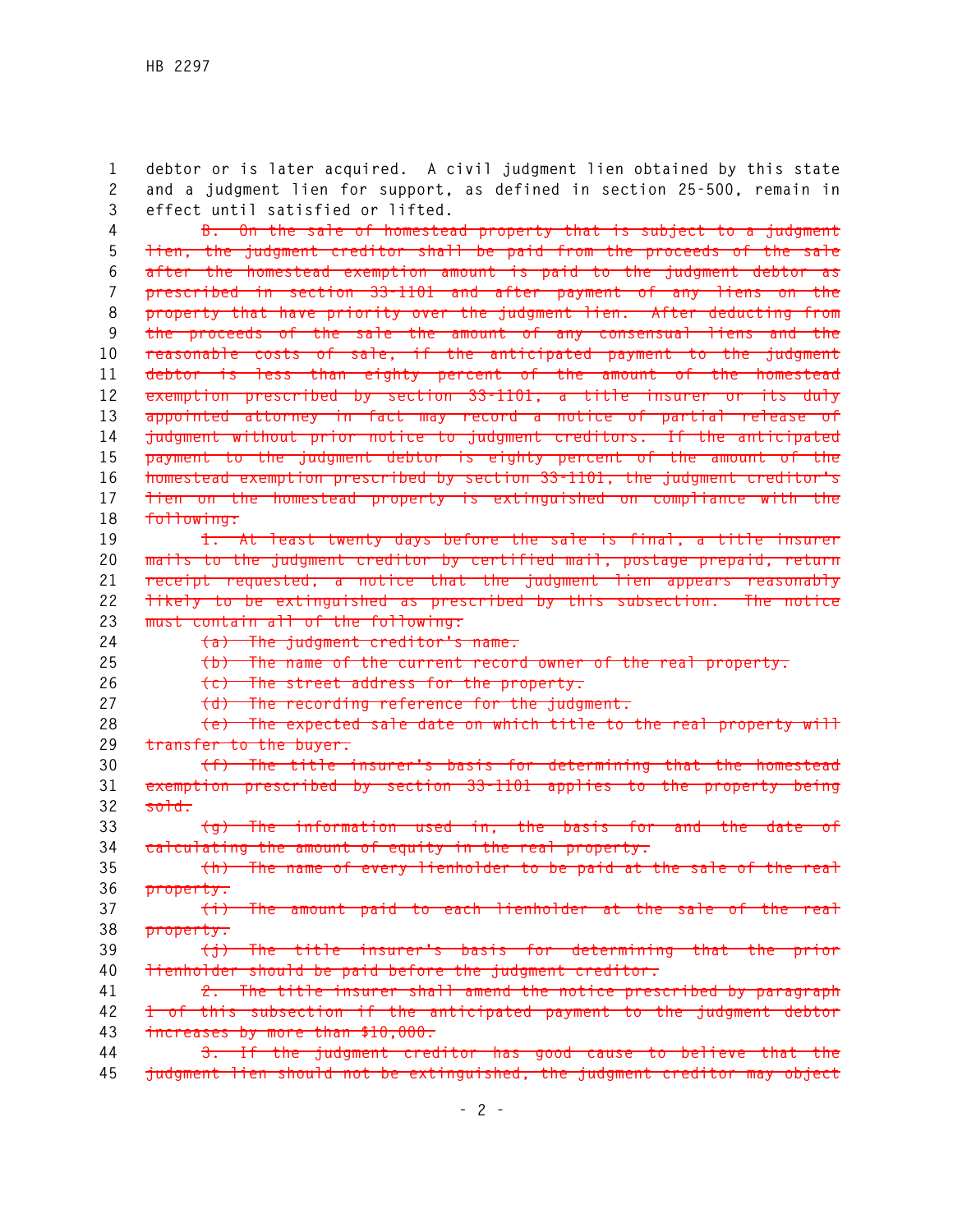**1 to the title insurer's notice within twenty days after the date the notice 2 is mailed. If the title insurer receives an objection from the judgment 3 creditor within the twenty-day period stating that the judgment lien 4 should not be extinguished, the title insurer may not record the partial 5 release of the judgment lien. If a court later determines that the 6 judgment creditor's objection is without good cause, the prevailing party 7 in that action is entitled to a court order extinguishing the judgment 8 lien on the homestead property and an award of actual damages, court costs 9 and attorney fees and any other remedy provided by law.** 

**10 4. If the title insurer does not receive an objection from the 11 judgment creditor before the twenty-day period expires, the title insurer 12 may prepare, sign and record a notice of partial release of the judgment 13 lien. The notice of partial release of the judgment lien must specify the 14 real property that is no longer subject to the judgment lien and cite this 15 subsection of statute. The person signing the notice of partial release 16 of the judgment lien must be the title insurer's authorized agent.** 

**17 5. The title insurer may charge a reasonable fee to the owner of 18 the real property or any other person who requests a notice of partial 19 release of the judgment lien under this subsection for services rendered, 20 including title search, document preparation, official fees and mailing 21 costs.** 

**22 6. A recorded notice of partial release of the judgment lien is 23 conclusive evidence that the judgment lien on the specified property is 24 extinguished in favor of purchasers and encumbrancers for value. The 25 notice of partial release of the judgment lien does not affect a judgment 26 lien on any other real property.** 

**27 7. Compliance with this subsection is not presumed, excused, 28 released or altered by a recorded notice of partial release of a judgment 29 lien.** 

**30 8. In addition to any other remedy provided by law, a title insurer 31 that prepares or records the notice of partial release of the judgment 32 lien under this subsection is liable to any party for the actual damages, 33 including attorney fees and court costs, that are caused by wrongfully 34 recording the notice of partial release of the judgment lien.** 

**35 9. A judgment creditor may waive the notice requirement prescribed 36 in paragraph 1 of this subsection if the waiver is in writing and signed 37 by the judgment creditor's authorized agent.** 

**38 C. If the judgment debtor receives cash proceeds from refinancing 39 the homestead property that is subject to a judgment lien, the judgment 40 creditor must be paid in full from those proceeds before the judgment 41 debtor or other person receives any proceeds, except that monies used to 42 pay direct costs associated with the refinance or to satisfy liens with 43 priority over a judgment lien on a homestead property do not constitute 44 cash proceeds. In subsequent refinance transactions on the homestead 45 property that is subject to a judgment lien, the judgment lien is**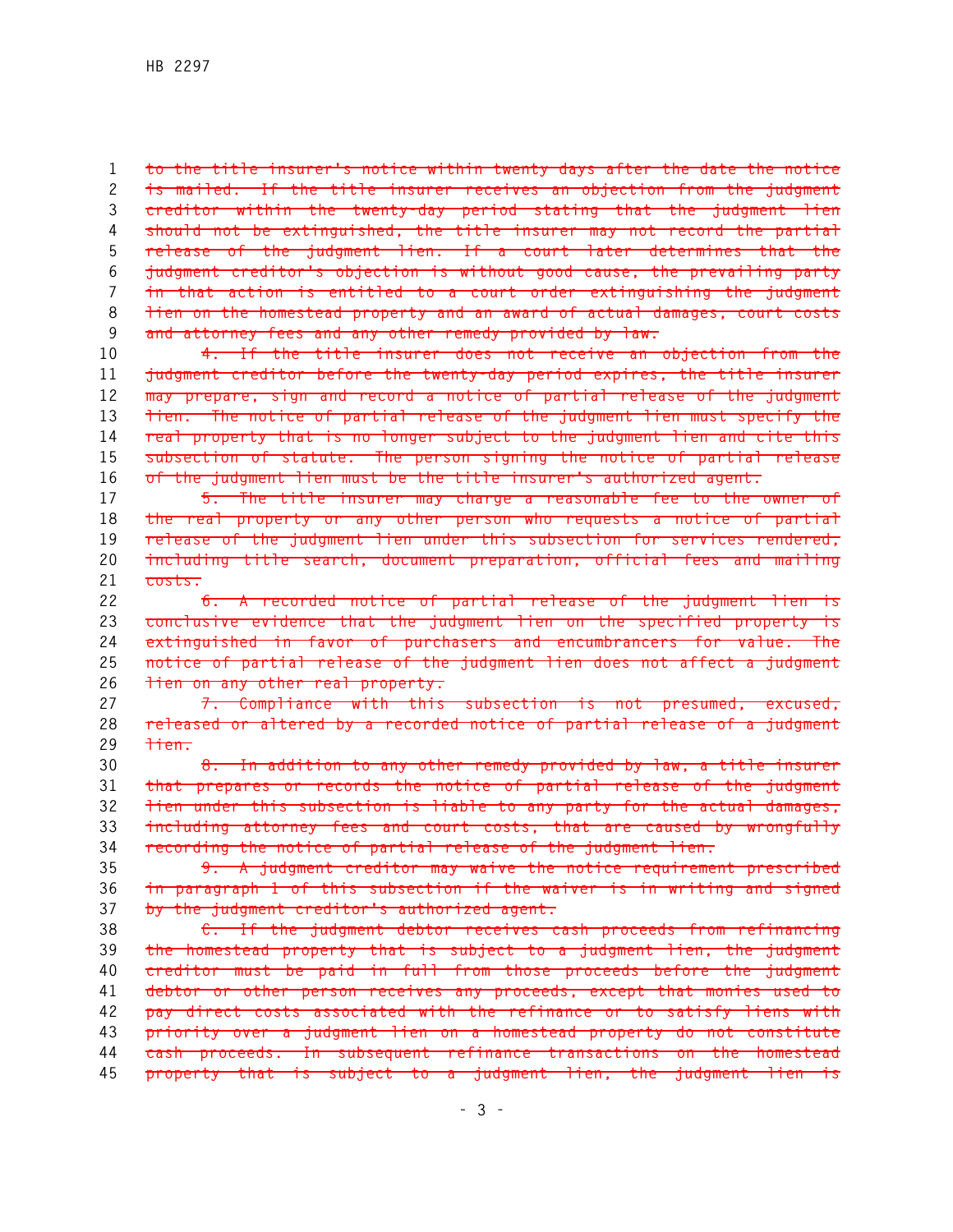**1 subordinated by operation of law to the new lender's interest in the 2 homestead property. A notice of subordination may be recorded by any 3 person who is a party to that refinance.** 

**4 D. Any person who records a notice, including a notice of release 5 of a judgment lien as prescribed by this section, shall mail a copy of the 6 recorded notice to the judgment creditor whose judgment lien is affected 7 by that recorded document.** 

**8 B. EXCEPT AS PROVIDED IN SECTION 33-1103, A RECORDED JUDGMENT SHALL 9 NOT BECOME A LIEN ON ANY HOMESTEAD PROPERTY. ANY PERSON ENTITLED TO A 10 HOMESTEAD ON REAL PROPERTY AS PROVIDED BY LAW HOLDS THE HOMESTEAD PROPERTY 11 FREE AND CLEAR OF THE JUDGMENT LIEN.** 

**12 E. C. A judgment of the justice court, municipal court, superior 13 court or United States court that has become a lien under this article, 14 immediately on the payment or satisfaction of the judgment, shall be 15 discharged of record by the judgment creditor or the judgment creditor's 16 attorney by recording a satisfaction of judgment with the county recorder 17 of the county in which the judgment is recorded. The judgment creditor or 18 the judgment creditor's attorney shall enter a notation of satisfaction on 19 the docket of the clerk of the superior court of each county in which the 20 judgment has been entered or docketed, and in a like manner enter a 21 notation of satisfaction on the docket of the clerk of the United States 22 district court.** 

**23 F. D. In a title IV-D case, if the title IV-D agency or its agent 24 is listed as the holder of the lien and the judgment has been satisfied 25 but the obligee is unwilling to sign the release of the lien or, after 26 reasonable efforts, cannot be located to sign the release of the lien, the 27 title IV-D agency or its agent may sign the satisfaction of judgment and 28 release of lien without the signature of the obligee. The title IV-D 29 agency or its agent shall send a copy by first class mail to the last 30 known address of the obligee.** 

**31 G. For any sale, transfer or refinance of a judgment debtor's 32 homestead property that is completed before January 1, 2022, a judgment 33 lien does not attach to the homestead property. A judgment lien is not 34 created on the judgment debtor's homestead property if either:** 

**35 1. A court of competent jurisdiction, including the United States 36 bankruptcy court, has discharged or enjoined enforcement of the judgment 37 before January 1, 2022.** 

**38 2. There is a bankruptcy petition that is pending before January 1, 39 2022 for which a discharge is ultimately granted.** 

**40 H. For any sale, transfer or refinance that is completed on or 41 after January 1, 2022, judgments that are recorded before January 1, 2022 42 and that are still valid attach to the homestead property, are enforceable 43 and create judgment liens as prescribed by this section. At the time of 44 the sale, transfer or refinance of a homestead property, the following**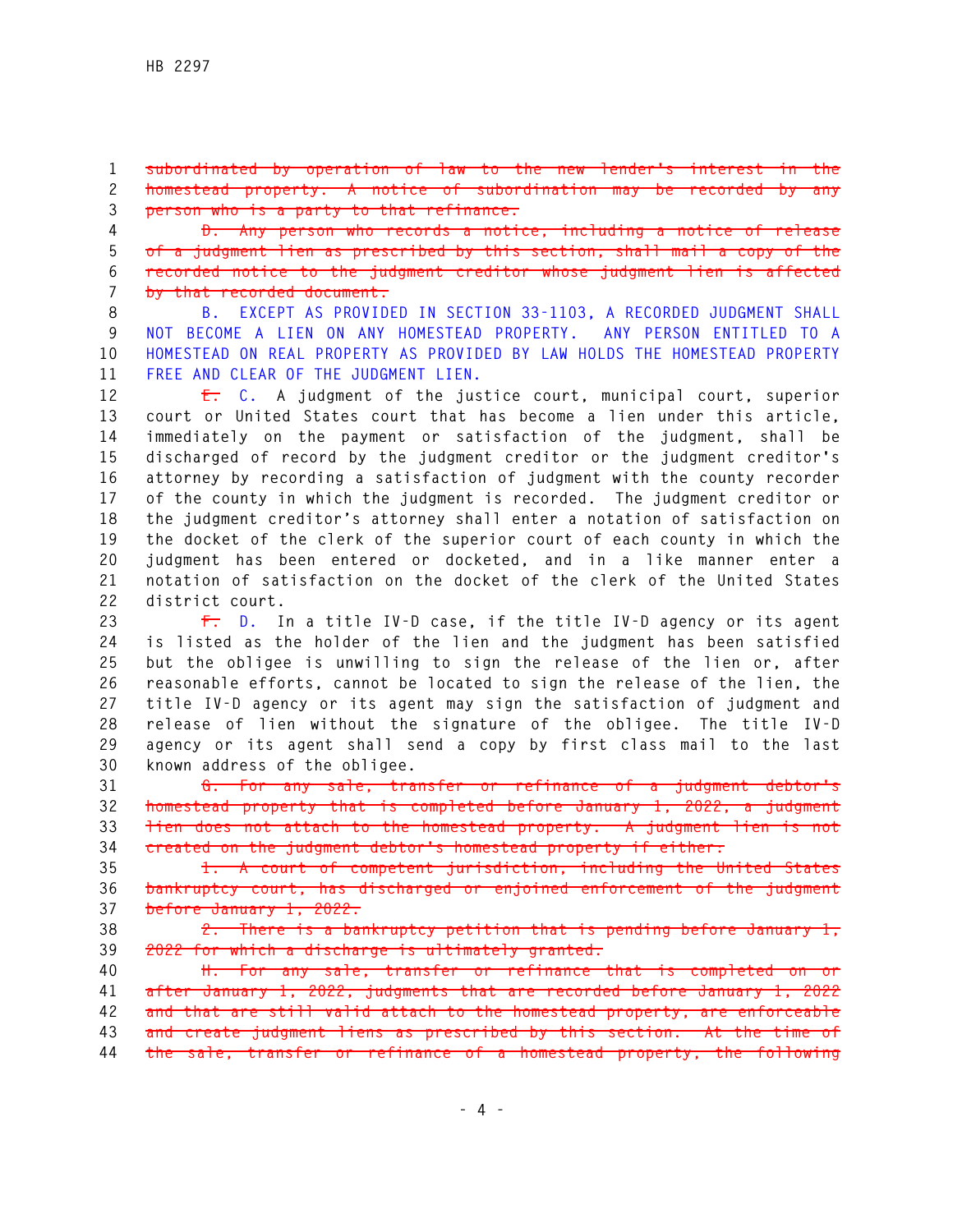**1 apply to the priority of judgment liens created by this subsection for 2 only the homestead property: 3 1. Judgment liens are junior to all valid and unpaid consensual 4 liens that existed on the property on or before December 31, 2021. 5 2. Priority of judgment liens created by this subsection is 6 determined by the date on which the judgment is recorded as prescribed by 7 section 33-961 and, if applicable, is subject to subsection C of this 8 section. 9 I. For the purposes of this section, "title insurer" has the same 10 meaning prescribed in section 20-1562. 11 Sec. 3. Section 33-1101, Arizona Revised Statutes, is amended to 12 read: 13 33-1101. Homestead exemptions; persons entitled to hold 14 homesteads; equity 15 A. Any person eighteen years of age or over, married or single, who 16 resides within this state may hold as a homestead exempt from ATTACHMENT, 17 execution and forced sale, not exceeding \$250,000 in value, any one of the 18 following: 19 1. The person's interest in real property in one compact body on 20 which exists a dwelling house in which the person resides. 21 2. The person's interest in one condominium or cooperative in which 22 the person resides. 23 3. A mobile home in which the person resides. 24 4. A mobile home in which the person resides plus the land on which 25 that mobile home is located. 26 B. Only one homestead exemption may be held by a married couple or 27 a single person under this section. The value as specified in this 28 section refers to the equity of a single person or married couple. If a 29 married couple lived together in a dwelling house, a condominium or 30 cooperative, a mobile home or a mobile home plus land on which the mobile 31 home is located and are then divorced, the total exemption allowed for 32 that residence to either or both persons shall not exceed \$250,000 in 33 value. 34 C. The homestead exemption, not exceeding the value provided for in 35 subsection A of this section, automatically attaches to the person's 36 interest in identifiable cash proceeds from the voluntary or involuntary 37 sale of the property. The homestead exemption in identifiable cash 38 proceeds continues for eighteen months after the date of the sale of the 39 property or until the person establishes a new homestead with the 40 proceeds, whichever period is shorter. The homestead exemption does not 41 attach to the person's interest in identifiable cash proceeds from 42 refinancing the homestead property. Only one homestead exemption at a 43 time may be held by a person under this section.**